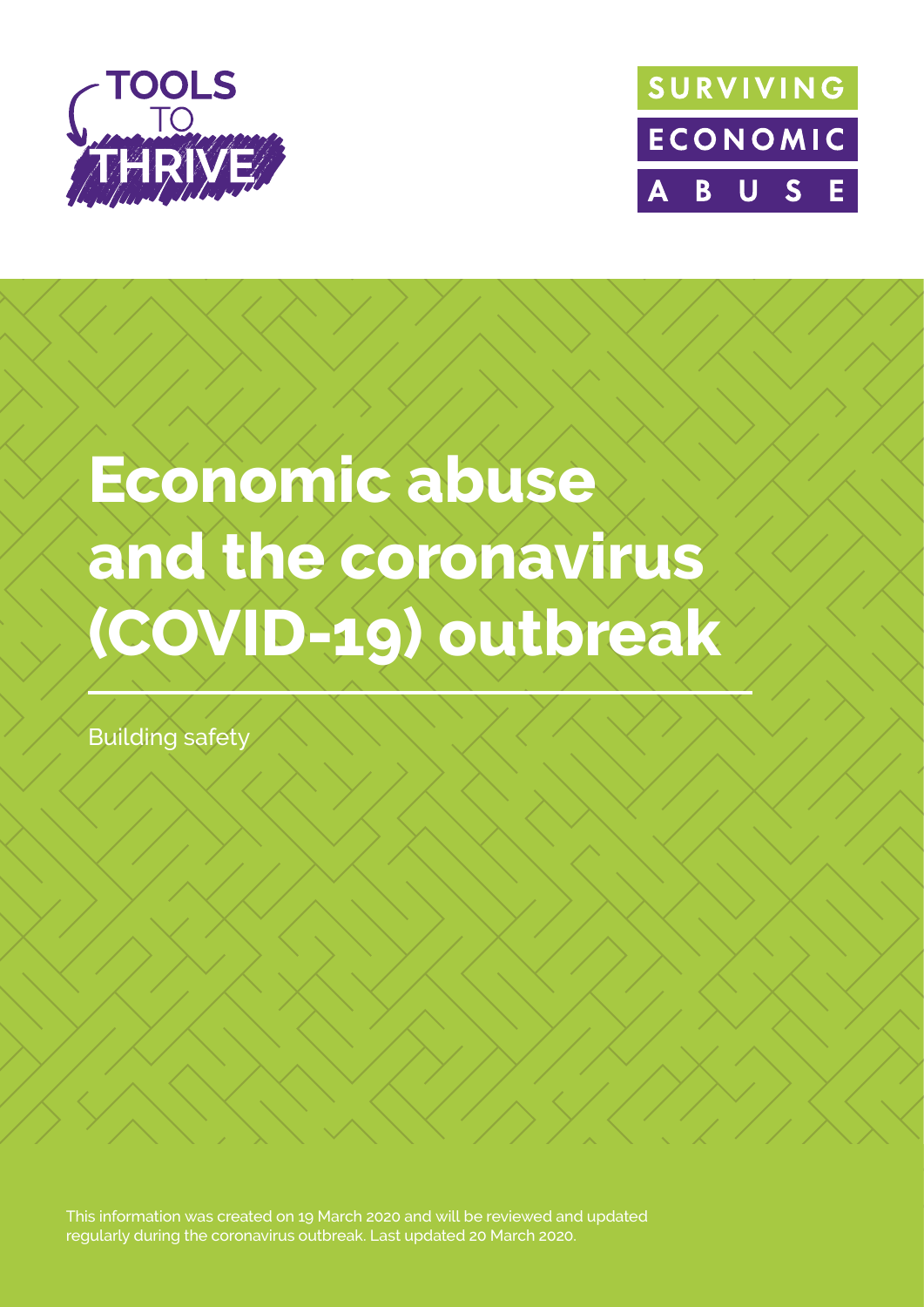**The situation is changing rapidly in the UK as the government implements measures in response to the coronavirus outbreak.** 

**Recommended measures such as limiting social contact, not going to work and self-isolating at home can have implications if you are experiencing economic abuse. You may be worried about your physical safety and your economic situation.** 

**This resource is designed to support your economic wellbeing and your safety if you are living with someone who abuses you. It also contains information on financial support that is available.** 

**You are not alone, and support is available during these extraordinary times.**

# **Signs of economic abuse**

Economic abuse often occurs alongside other forms of abuse and is commonly part of a pattern of behaviour through which abusers seek to control their victims. Social distancing and isolation measures (such as working from home) necessary to control the spread of the virus may reinforce the power that an abuser has over you.

For instance, an abusive partner might:

- interfere with your ability to work by insisting you are responsible for childcare, or prevent you from accessing the equipment you need to work at home (such as a laptop or phone)
- use the current uncertainty to suggest that you 'cut back' on heating, food and other essentials
- try to prevent you from accessing financial support that is available at this time, such as a break in mortgage payments
- make it harder to stay socially connected with others, so that the barriers to reaching out for help and accessing economic resources may seem even greater.

See our resource ['What is economic abuse'](https://survivingeconomicabuse.org/resources/) for other signs to look out for if you are worried about this type of abuse.

# **Your safety at home**

We know that home is not always a safe place for everyone to be. Spending more time with the abuser at home may increase your risk of being harmed and raise concerns about your options for being safe.

The resources that friends and family might normally have been able to provide might no longer be available, such as a spare room for a night or some money to lend you. Money that you might have been saving to leave your partner might also now be needed for other things.

If you are allowed to work, then your workplace may have been somewhere you felt safe and were able to access support. Having to work from home might change this.

You may feel worried about where you can turn with the current measures in place, and may wonder what support is available.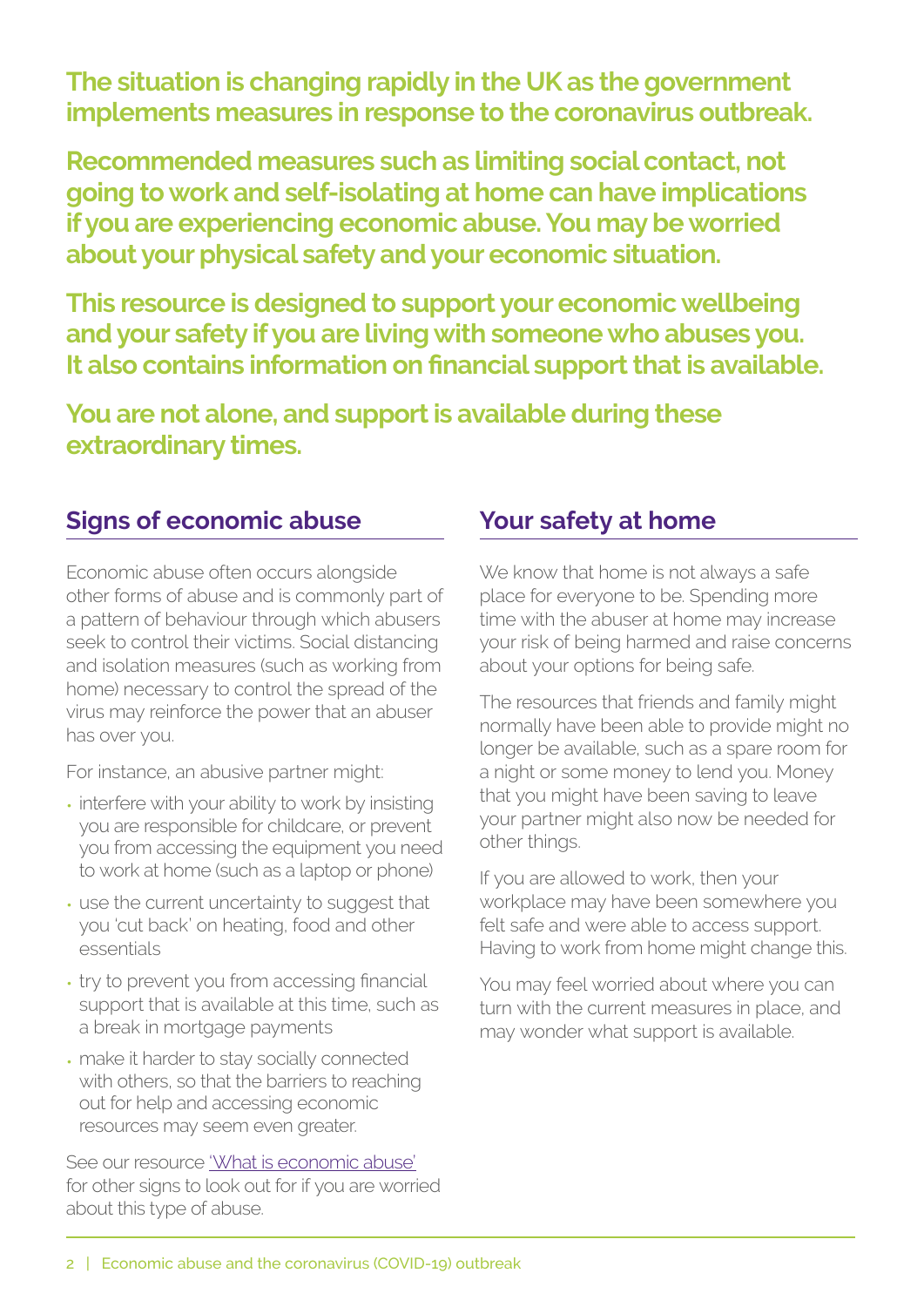# **If you are in immediate danger**

#### **Call the police on 999**

There is a lot that the police can do to help you, and keeping you and any children safe will be their top priority. There are steps that the police can take to remove the abuser from your home if you are at risk. For more information on how the police can support you, [see our resource on this topic](https://survivingeconomicabuse.org/resources/).

#### **Court proceedings**

If you are in the middle of criminal or civil court proceedings, for instance seeking a non-molestation or occupation order, you may be concerned about how the coronavirus outbreak will affect your situation.

During the current phase of the outbreak, the business of courts and tribunals continues. Any changes will be communicated by email or phone. See the [guidance from HM](https://www.gov.uk/guidance/coronavirus-covid-19-courts-and-tribunals-planning-and-preparation)  [Courts and Tribunal Service and the Ministry](https://www.gov.uk/guidance/coronavirus-covid-19-courts-and-tribunals-planning-and-preparation)  [of Justice](https://www.gov.uk/guidance/coronavirus-covid-19-courts-and-tribunals-planning-and-preparation) for more information and for any updates.

#### **If you are not in immediate danger but need support**

#### **1. Call a domestic violence helpline**

Phone and online helplines will be more important than ever at this time.

#### **UK-wide helplines:**

#### **• [National Domestic Abuse Helpline](https://www.nationaldahelpline.org.uk/):**

A confidential, 24-hour service run by Refuge. Call on **0808 2000 247** or access the service online. You can set a codeword and send a message to the helpline to either contact you by phone or email. They can also contact an alternative number you provide, such as for a friend's phone. If you are asking them to contact you by email, it is important your email is safe and not checked by the abuser. See more information on online safety below.

**• [Women's Aid online chat](https://chat.womensaid.org.uk/):** Chat directly with a Women's Aid support worker (Mon–Fri, 10am–12pm).

- **• [National LGBT Domestic Abuse Helpline:](https://www.galop.org.uk/domesticabuse/)**  Run by Galop, the service is available Mon, Tues and Fri, 10m–5pm; Weds and Thurs, 10am–8pm) on 0800 999 5428 or [help@](mailto:help@galop.org.uk) [galop.org.uk](mailto:help@galop.org.uk).
- **• [Men's Advice Line](https://mensadviceline.org.uk/):** Call on 0808 801 0327 (Mon and Weds, 9am–8pm; Tues, Thurs and Fri, 9am–5pm) or [info@mensadviceline.org.](mailto:info@mensadviceline.org.uk) [uk.](mailto:info@mensadviceline.org.uk) Web chat service also available.

#### **Regional helplines:**

- **• [Live Fear-Free Helpline:](https://www.welshwomensaid.org.uk/what-we-do/our-services/live-fear-free-helpline/)** A 24-hour service available in Wales on **0808 80 10 800.** Live chat is available or you can email [info@](mailto:info@livefearfreehelpline.wales.) [livefearfreehelpline.wales.](mailto:info@livefearfreehelpline.wales.) A 24-hour text service can be accessed on **07860 077333**.
- **• [Domestic Abuse and Forced Marriage](https://womensaid.scot/contact/#helpline)  [Helpline:](https://womensaid.scot/contact/#helpline)** A 24-hour service available in Scotland on **0800 027 1234**. You can also email [helpline@sdafmh.org.uk.](mailto:helpline@sdafmh.org.uk.) An online chat service is also available.
- **• [Domestic and Sexual Abuse Helpline:](https://dsahelpline.org/)**  Managed by Nexus NI, the helpline is available 24-hours a day in Northern Ireland on 0**808 802 1414**. You can also email [help@dsahelpline.org](mailto:help@dsahelpline.org) or use the web chat service.

#### **2. Contact a local domestic abuse service**

You can search for your local service on the [Women's Aid website](https://www.womensaid.org.uk/domestic-abuse-directory/) or on [Hestia's Bright](https://www.hestia.org/brightsky)  [Sky app](https://www.hestia.org/brightsky). Many charities have ways to contact them online, which may help you hide the contact from the abuser. Your local service can help you to think about steps you may want to take to stay safe, such as finding somewhere else to live where you will be away from the abuser. If you need financial support due to the virus outbreak, including if the abuser has forced you into debt, they will be able to refer you to other services, such as benefit and debt advice. If you are already being supported by a domestic abuse service, speak to them about a review of your safety and support plans if your living and working arrangements have changed.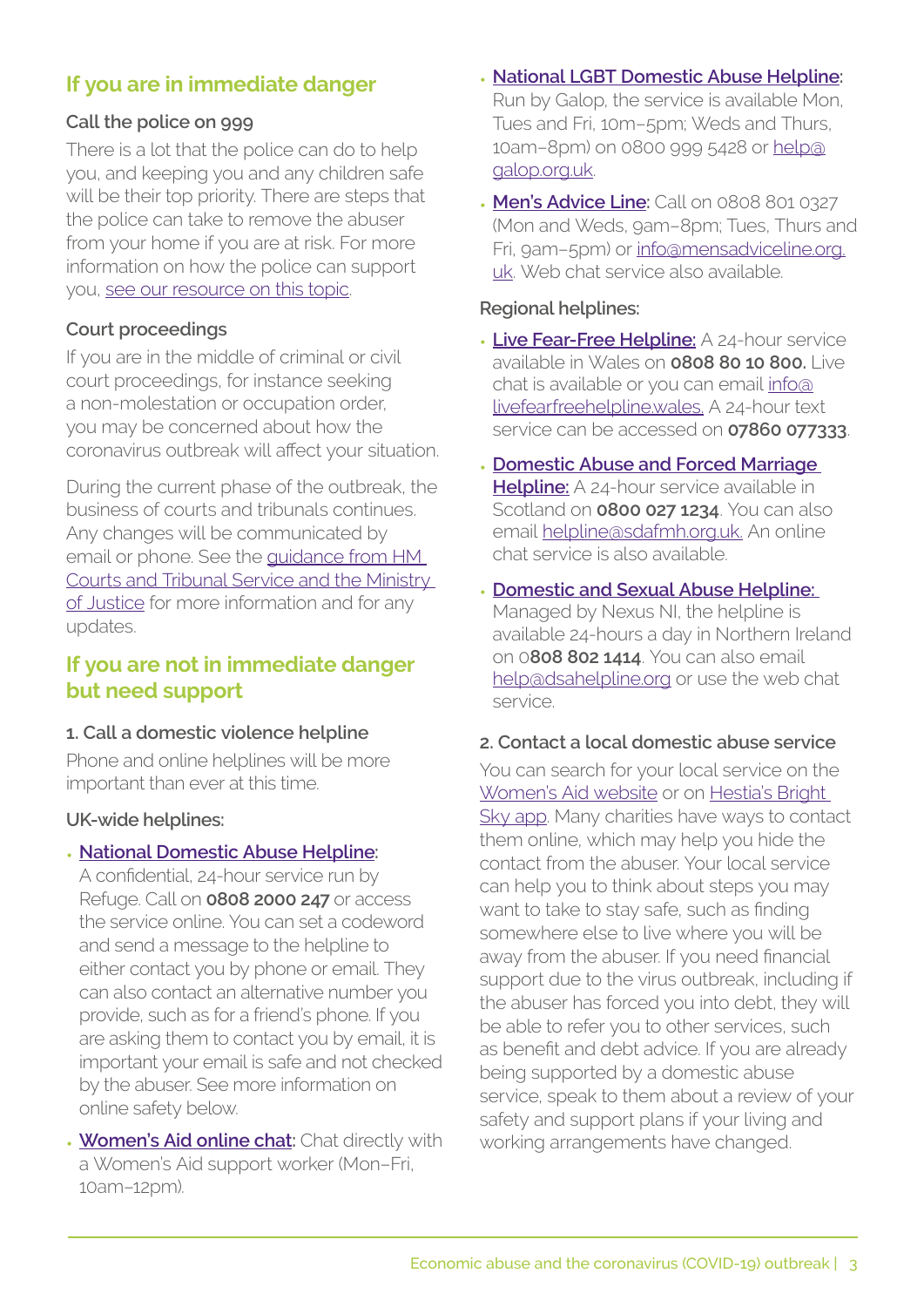#### **3. Stay socially connected**

If it is safe for you to do so, you may find comfort and support at this time in speaking to others experiencing economic abuse about what they are going through and how they are coping. Women's Aid has a [Survivors' Forum](https://survivorsforum.womensaid.org.uk/) that you may find useful for peer support and help you feel more connected with others. There are some Twitter accounts sharing ways to support and connect with people locally, such as [@CovidAidUK](https://twitter.com/CovidAidUK).

### **Safety planning**

While you are spending more time at home, there are some things you can do that may help keep you safe.

#### **Keeping in touch**

Try to find ways to keep in contact with family, friends, neighbours and colleagues that you can turn to for support. If your mobile phone is being monitored more than usual while you are at home, can you establish code words or phrases that the abuser will not understand?

#### **Support from your employer**

If your workplace has been a place of safety from the abuse you are experiencing at home, speak to your employer about ways of keeping in touch so that your work still provides some form of safety net. Ask your employer to call you regularly. Perhaps you can tell the abuser that your workplace has a policy of checking in daily to explain contact with work colleagues. Further to keeping in touch measures, your employer may have a specific domestic abuse policy or an employee assistance programme. Find out what support your employer can offer during this time.

#### **Banking**

You may need to make contact with your bank to report the abuser's behaviour or make changes to your accounts, if you feel it is safe to do so. Increased financial pressures due to work changes may also mean that you need to get in touch. If contacting the bank could put you at risk of harm, find out if the bank has a live chat service online or within the mobile banking app. See more information below on coping with financial pressures at this time. Our resource ['How](https://survivingeconomicabuse.org/resources/)  [banks can help'](https://survivingeconomicabuse.org/resources/) has further information on ways in which your bank can support you.

#### **Covering your tracks online**

This may be more important than ever if you would normally use work time or a work computer to access information and support. The abuser may now have increased access to your devices, meaning it is especially important to cover your tracks where possible. [This guide from Women's](https://www.womensaid.org.uk/cover-your-tracks-online/)  [Aid](https://www.womensaid.org.uk/cover-your-tracks-online/) includes information on private browsing mode, which stores no information about your activity, using different browsers. There is also information about how to delete your browsing history. Further information about how to secure your email account/s is [available here](https://www.techsafety.org/technology-safety-quick-tips). Refuge has a 'chat bot' [service](https://www.refuge.org.uk/our-work/our-services/tech-abuse-empowerment-service/) that you can use to help secure your smartphone if you're worried that someone might be monitoring your mobile. Click the 'Tech Help' button.

#### **Logging abusive behaviour safely**

Keeping a record of abusive behaviour, including economic abuse, can be an important form of evidence that you may need for protections to be put in place. Being at home more with the abuser may mean that your devices are monitored more than usual, and you may need somewhere safe to record abusive behaviour. [Hestia's Bright Sky app](https://www.hestia.org/brightsky) has a secure journal tool to record behaviour via text, audio, video or photo, without the content being stored on the device.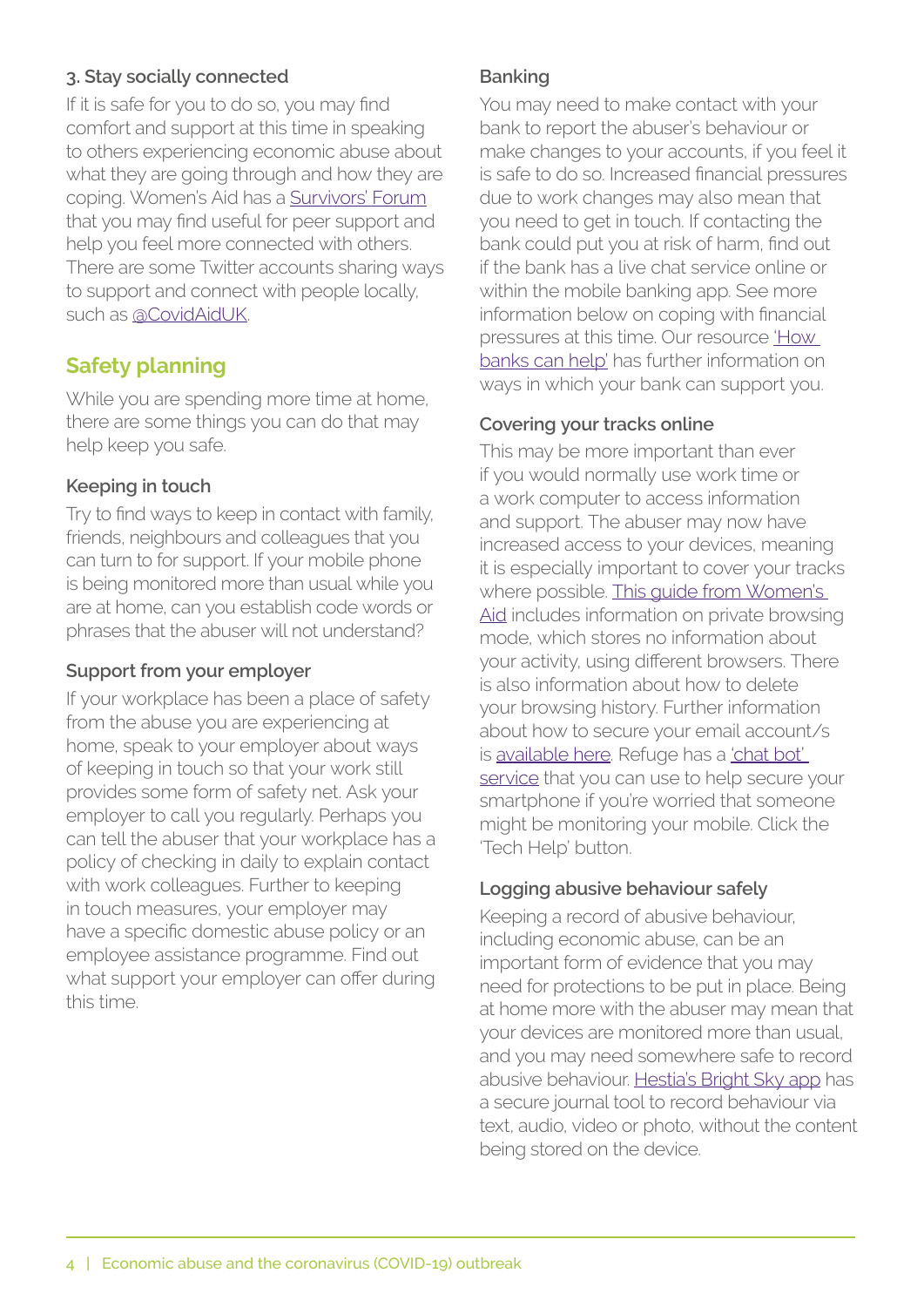# **Economic stability**

If you need to take measures to help control the coronavirus outbreak, you will understandably have concerns about how this might affect you financially or be used by the abuser to undermine your economic stability. You may be worried that you might lose your job, making it harder to leave the abuser and re-build your life independently. If you are selfemployed or in a low-paid job, you may also have particular concerns.

There are some forms of economic support that may be available, and there are some places that you can turn to for financial help.

#### **Income**

#### **Employment and sick pay**

If you are an employee, you will usually be entitled to statutory sick pay (SSP) at the rate of £94.25 a week (increasing to £95.85 in April 2020). Usually this is payable from the fourth day you are off sick, but the government has announced that statutory sick pay will be paid from the first day you are off sick if it is related to coronavirus. You will usually need to earn at least £118 a week (increasing to £120 from April 2020) to be eligible for statutory sick pay. Your own employer's policy may differ, so it is worth checking what this is with your employer.

If you are not ill but following guidance to stay at home or self-isolate and you can't work from home, you may be able to claim [Employment and Support Allowance \(ESA\)](https://www.gov.uk/employment-support-allowance/how-to-claim). You may also be eligible for ESA if you need to take time off to care for a child who is ill with coronavirus or has been told to self-isolate.

#### **Disputes over statutory sick pay**

If you are in dispute with your employer about the payment of statutory sick pay, you can contact the [HM Revenue and](https://www.gov.uk/statutory-sick-pay/how-to-claim)  [Customs statutory pay dispute team](https://www.gov.uk/statutory-sick-pay/how-to-claim) on **03000 560 630** (Mon–Thurs, 8.30am–5pm; Fri, 8.30am–4.30pm).

#### **Employment and benefits entitlement**

If you are an employee but you don't earn enough to be eligible for statutory sick pay, new measures are in place that mean you may be able to claim Universal Credit and/ or 'new style' Employment and Support Allowance (ESA). Contact the Citizens Advice [Help to Claim service](https://www.citizensadvice.org.uk/about-us/contact-us/contact-us/help-to-claim/) to find out if you may be eligible and for support in claiming.

#### **School closures**

You are legally entitled to take time off work to look after your children if school closures will affect you. However, this leave may be unpaid. Check with your employer what their policy is as some may be flexible, and look out for any further announcements. See further information below on supporting children during school closures.

#### **Self-employment**

If you're self-employed, a contractor, work on a freelance basis, in the gig economy or on a zero hours contract, your rights to sick pay will be limited.

Some gig-economy employers have said they will offer sick pay if you have to selfisolate because of coronavirus. If you're working in the gig economy, check with the company to find out what your rights are.

If coronavirus means you're unable to work and you've paid enough National Insurance contributions, you might be able to claim some benefits. You may be able to claim Employment and Support Allowance (ESA) if you're ill, or elements of Universal Credit if you need help with costs like children or housing. If you're self-employed and need to claim Universal Credit, rules around the minimum income to be able to claim will not apply for a period of time while you are affected.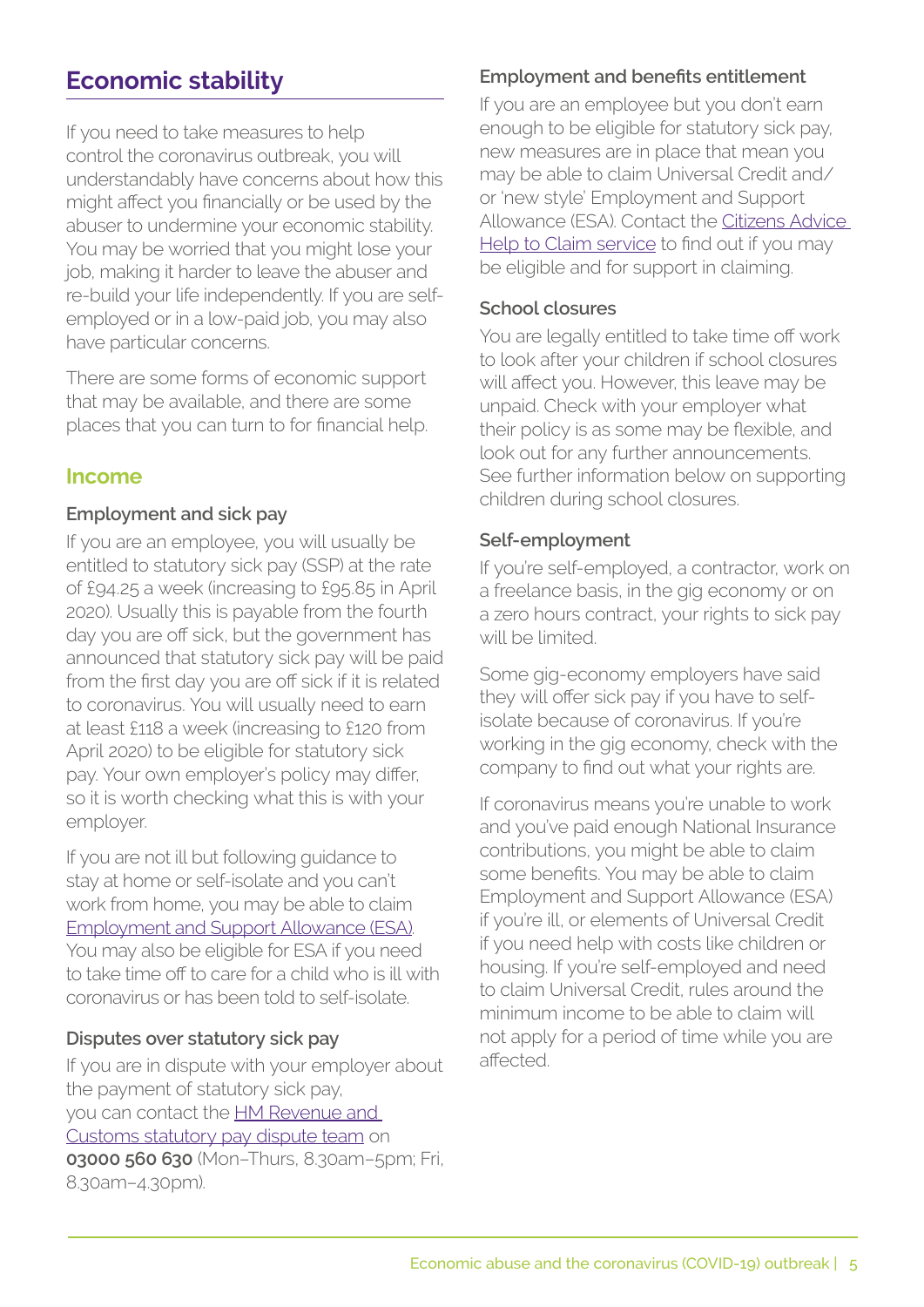#### **Business owners**

The government has announced a package of support for businesses affected by the coronavirus outbreak.

- If you run a business employing 250 people or fewer, the government will fund the cost of statutory sick pay for up to 14 days
- Through the Coronavirus Business Interruption Loan Scheme, businesses will be able to borrow up to £5 million, with the first six months of the loan interest-free.
- A number of private lenders are also making funds available to small businesses affected by the virus outbreak, including £2 billion from Lloyds Banking Group and £5 billion from NatWest.
- All retail, hospitality and leisure businesses will receive a 'rates holiday' for the next 12 months.
- Grants for small businesses eligible for Small Business Rate Relief will increase from £3,000 to £10,000.
- £25,000 grants will be available for many retail, hospitality and leisure businesses.

If you run a business that is struggling from the impact of coronavirus, call [Business](https://www.businessdebtline.org/)  [Debtline](https://www.businessdebtline.org/) on **0800 197 6026** (Monday–Friday, 9am–8pm).

#### **Benefit claimants**

If you're already claiming Universal Credit and are not able to work or attend interviews because of coronavirus, your work search and work availability requirements will be removed for the period of sickness. Contact your work coach by phone or online to let them know.

All face-to-face assessments for health and disability benefits will be suspended temporarily during the coronavirus outbreak.

If you are making a claim for Universal Credit, you can still apply for the Advance Payment which us usually paid the same day.

#### **More information**

See the government's guidance on the coronavirus for more information:

- [Guidance for employees](https://www.gov.uk/government/publications/guidance-to-employers-and-businesses-about-covid-19/covid-19-guidance-for-employees)
- [Coronavirus and claiming benefits](https://www.understandinguniversalcredit.gov.uk/coronavirus/)
- [Guidance for employers and businesses](https://www.gov.uk/government/publications/guidance-to-employers-and-businesses-about-covid-19/guidance-for-employers-and-businesses-on-coronavirus-covid-19)
- [Support for businesses](https://www.gov.uk/government/publications/guidance-to-employers-and-businesses-about-covid-19/covid-19-support-for-businesses)

UNISON has also produced a quide on your [rights at work](https://www.unison.org.uk/), which may have some more useful information.

[Money Advice Service](https://www.moneyadviceservice.org.uk/en/articles/coronavirus-what-it-means-for-you) and Money Saving [Expert](https://www.moneysavingexpert.com/news/2020/03/uk-coronavirus-help-and-your-rights/) have further information on how the coronavirus may affect your entitlement to income from employment, statutory sick pay or benefits. There is also information on travel, if your travel plans have been disrupted as a result of the virus.

# **Support with essential costs**

#### **Mortgage payments**

Support with mortgage payments has been announced for homeowners struggling with the financial effects of the coronavirus. All banks should offer a three-month break from mortgage payments. This means that the payments will be deferred by three months. Lenders have said that they will work with credit reference agencies to ensure it won't negatively impact your credit rating. You can find more information on the government's announcement about support with mortgage payments [here](https://www.ukfinance.org.uk/press/press-releases/uk-finance-responds-statement-chancellor-regarding-support-mortgage-customers).

If you have a joint mortgage with the abuser and are concerned that they will not consent to a payment holiday, many banks can look to override this. Our [resource on how banks can](https://survivingeconomicabuse.org/resources/)  [help](https://survivingeconomicabuse.org/resources/) has more information.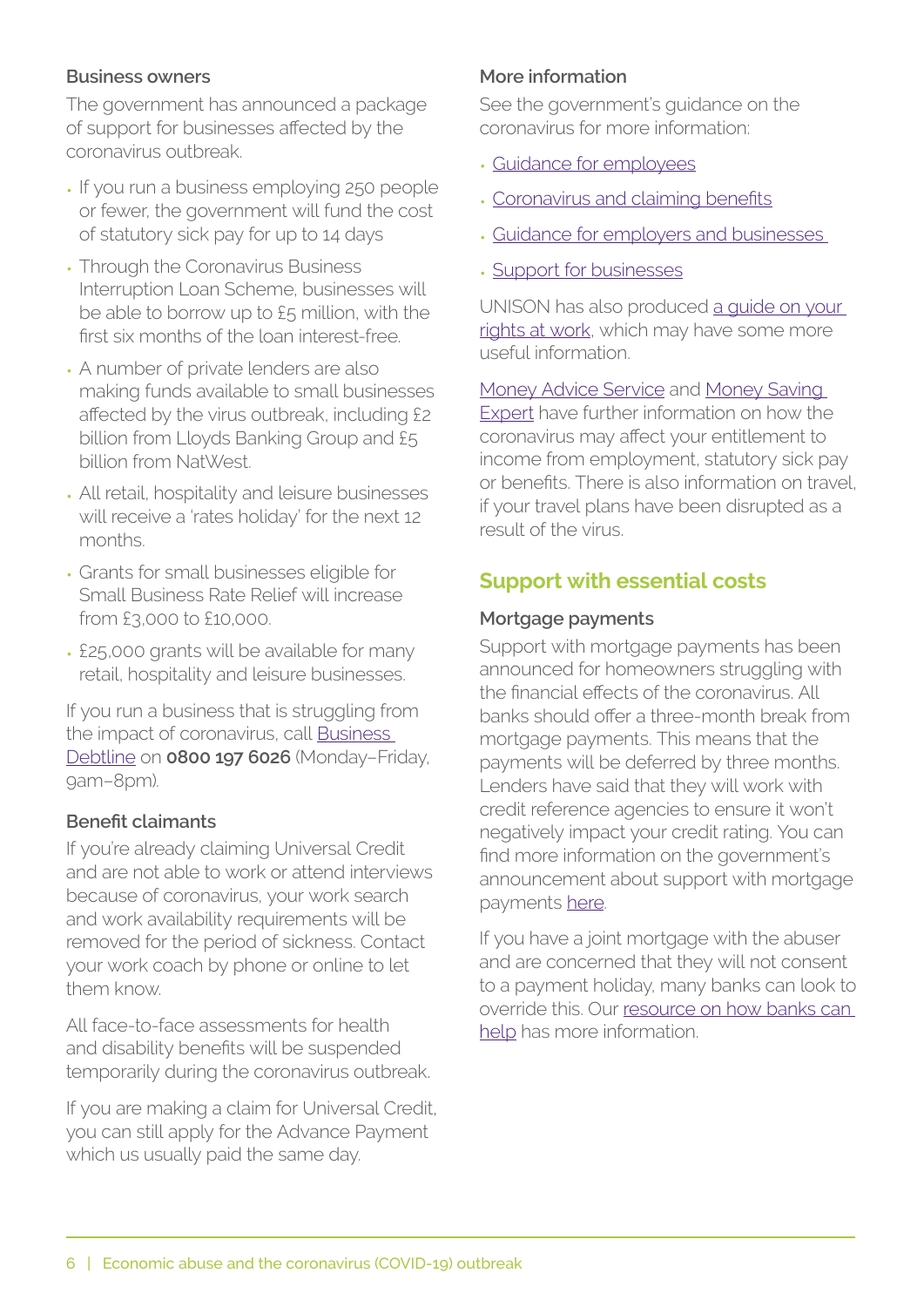#### **Rental payments**

Emergency measures have been announced to prevent people renting their homes from being evicted due to the effects of the virus. This applies to social and privately rented accommodation. No eviction proceedings through the courts will start during this time and, following the outbreak, the government urges landlords and tenants to work together on affordable repayments. The threemonth mortgage payment holiday will apply to landlords during this time. See the [government website for more information](https://www.gov.uk/government/news/complete-ban-on-evictions-and-additional-protection-for-renters).

#### **Utilities**

If you are in financial distress, new measures are in place so that your energy supplier can support you. Options include reassessing debt repayments and bill payments, and reducing or pausing payments where necessary. Disconnection of credit meters will also be completely suspended.

If you have a pre-payment meter and cannot add credit, speak to your supplier about your options. You may be able to nominate a third party for credit top ups, have a discretionary fund added to your credit, or have a preloaded top up card sent to you. See the [government website for more information](https://www.gov.uk/government/news/government-agrees-measures-with-energy-industry-to-support-vulnerable-people-through-covid-19).

#### **Borrowing**

If you are now living off a reduced income due to the effects of coronavirus, you may feel that you need to borrow some money in order to cope. Some banks and building societies are offering temporary increases in credit card borrowing limits and refunds on credit card cash advance fees.

If you are struggling to pay credit card bills, many lenders have said that they will offer forbearance (be tolerant in enforcing payments). Some may offer repayment holidays and some may waive fees for missed payments. Check with your lender to see what support is available.

#### **Essential supplies**

If changes to your employment make the cost of food unaffordable, contact your local foodbank. You may need a referral from a local advice agency, but they will be able to point you in the right direction.

If you are struggling for essential supplies to feed yourself and your family, many pubs and restaurants are now providing a takeaway service. Some may be offering reduced rates for those who are vulnerable due to the effects of the virus.

#### **Grants**

Some charities and organisations provide grants to people in financial difficulty. Search on the [Turn2Us website](https://www.turn2us.org.uk/Get-Support) to find out if you might be eligible for any grants to provide financial assistance. We have a list of some grants that you may be eligible to receive in [our resource](https://survivingeconomicabuse.org/resources/)  ['Grants, benefits and financial help'](https://survivingeconomicabuse.org/resources/) and your local authority may have further information on local organisations that could help.

#### **Local council assistance schemes**

Many local councils have a welfare assistance scheme for people on a low income who are experiencing financial difficulty. Contact your local council to see if they have a scheme and to find out whether you are eligible. Some offer loans or grants, and some might offer support in other ways, such as food vouchers.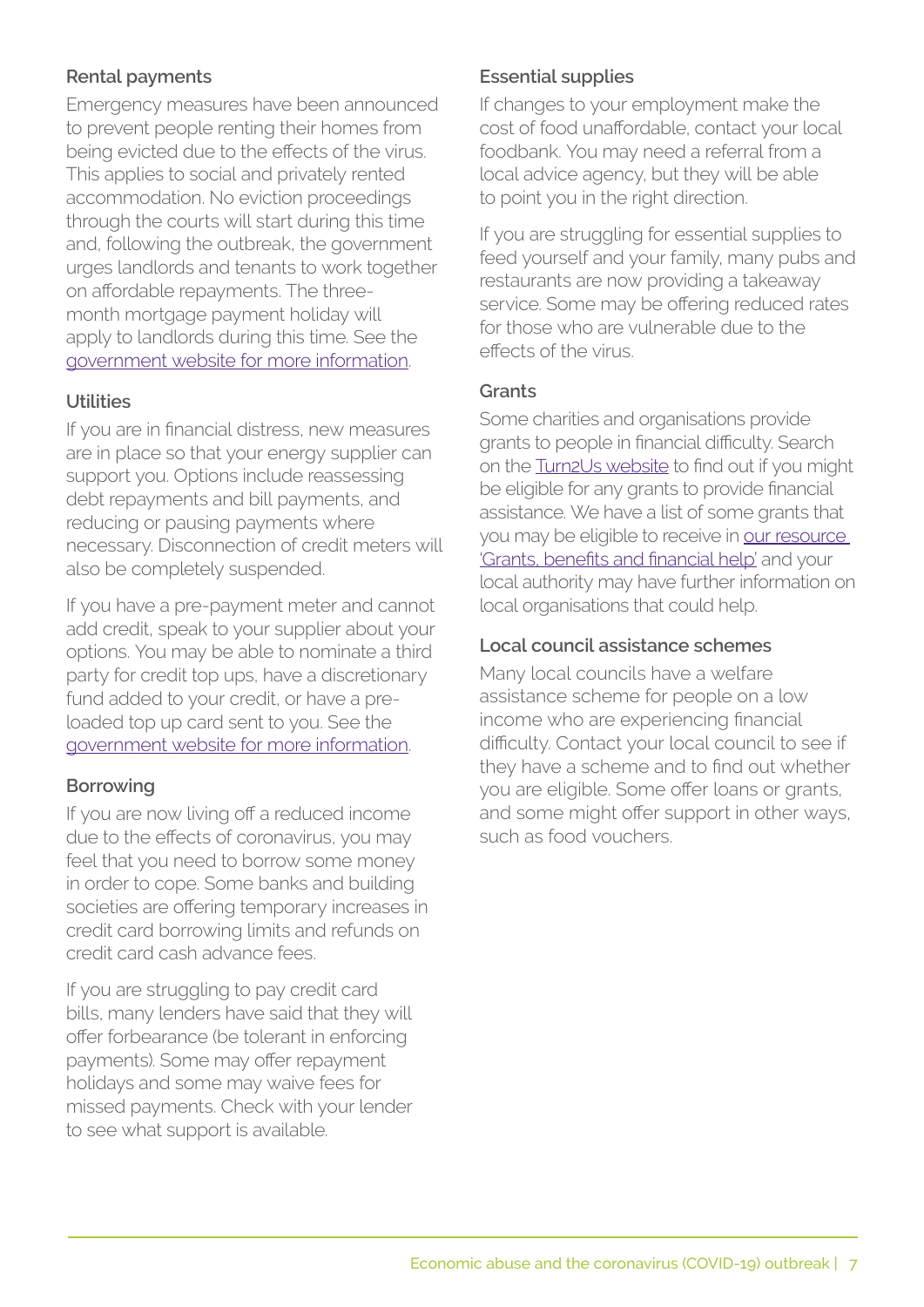#### **School closures**

If a child needs specialist support, is vulnerable or has a parent who is a critical worker, educational provision will still be available. If your child's school is closed, your local authority can let you know which alternative local school they can attend.

The government defines vulnerable children as: 'children who are supported by social care, those with safeguarding and welfare needs, including child in need plans, on child protection plans, 'looked after' children, young carers, disabled children and those with education, health and care (EHC) plans.'

#### [A full list of 'critical workers'](https://www.gov.uk/government/publications/coronavirus-covid-19-maintaining-educational-provision/guidance-for-schools-colleges-and-local-authorities-on-maintaining-educational-provision) is now available.

It includes those working in health and social care, education and childcare, key public services, local government, food and necessary goods, public safety and national security, transport, utilities, communications and financial services.

The Department for Education has recognised that schools may want to support other children facing social difficulties. This could include living in a home where they are or a parent is abused. Contact your local authority to find out what support is available.

Schools will be able to provide vouchers for food or meals for pupils who would have been accessing free meals at school. Vouchers will be issued at the school's discretion, and can be sent directly to you by post or email. The vouchers may also be of a higher value than a free school meal, recognising the higher food costs that you may have. See [further guidance on free](https://www.gov.uk/government/publications/covid-19-free-school-meals-guidance)  [school meals.](https://www.gov.uk/government/publications/covid-19-free-school-meals-guidance)

# **Financial support**

If you are struggling to provide essential things like food and heating to support your children, you may be eligible for assistance from the local authority under section 17 of the Children Act 1989. This Act provides a general duty on all local authorities to safeguard and promote the welfare of all 'children in need' in their local area, including providing accommodation and financial support.

Contact your local authority Family and Children's Services department to request financial support under section 17 if you are struggling. This support may not be a cash payment but could help with things such as food, gas or electricity.

# **Further support**

The current situation is changing all the time and we will be updating this information regularly.

If you are experiencing economic abuse, you are not alone. We have more information that can support you to take steps towards safety and begin to regain control of your finances. Visit [the resources page of our website](http://www.survivingeconomicabuse.org/resources) for information including:

- Organisations that can help you
- Grants and financial help
- How banks can help
- Steps you can take to economic safety